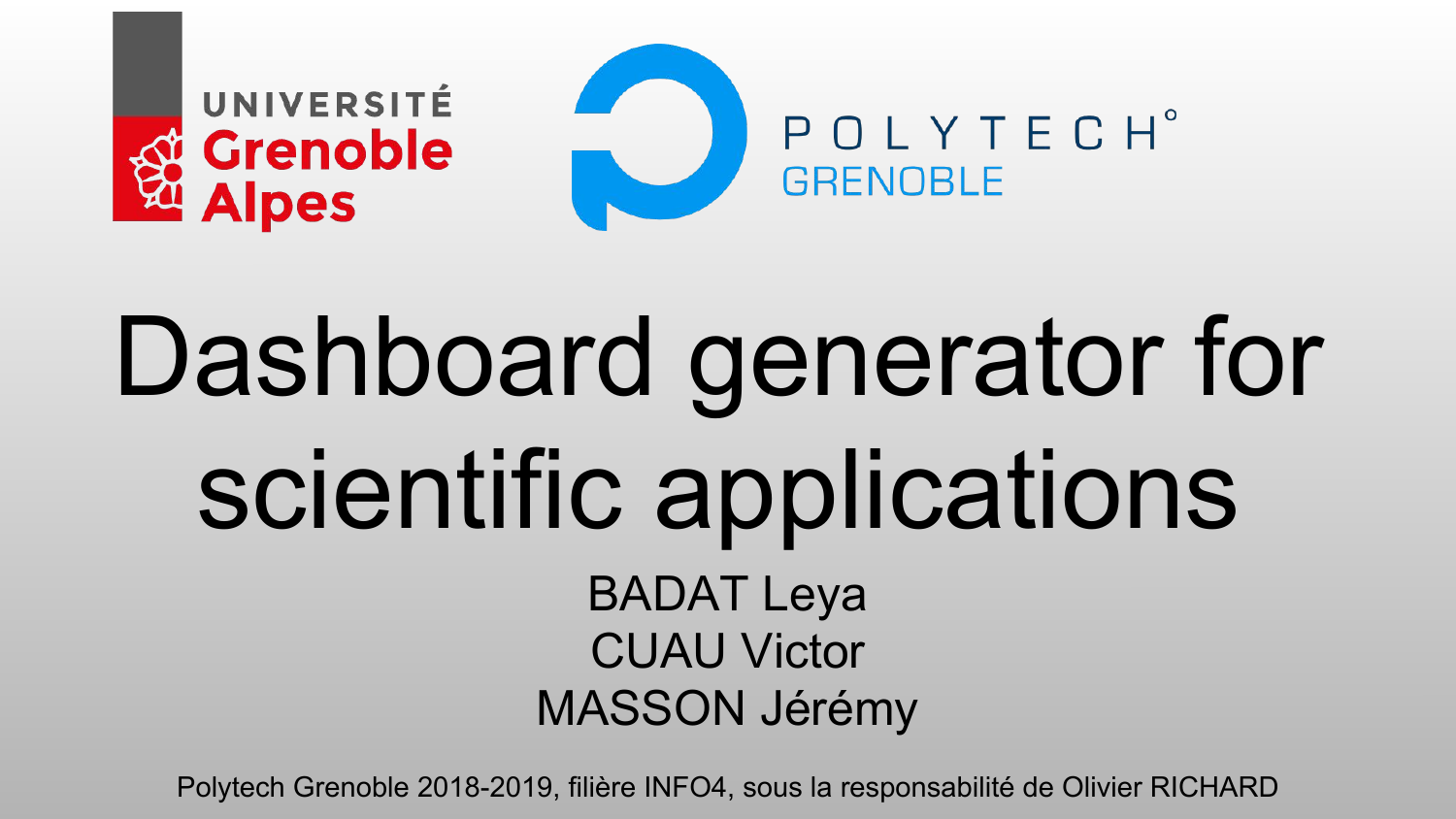#### The process

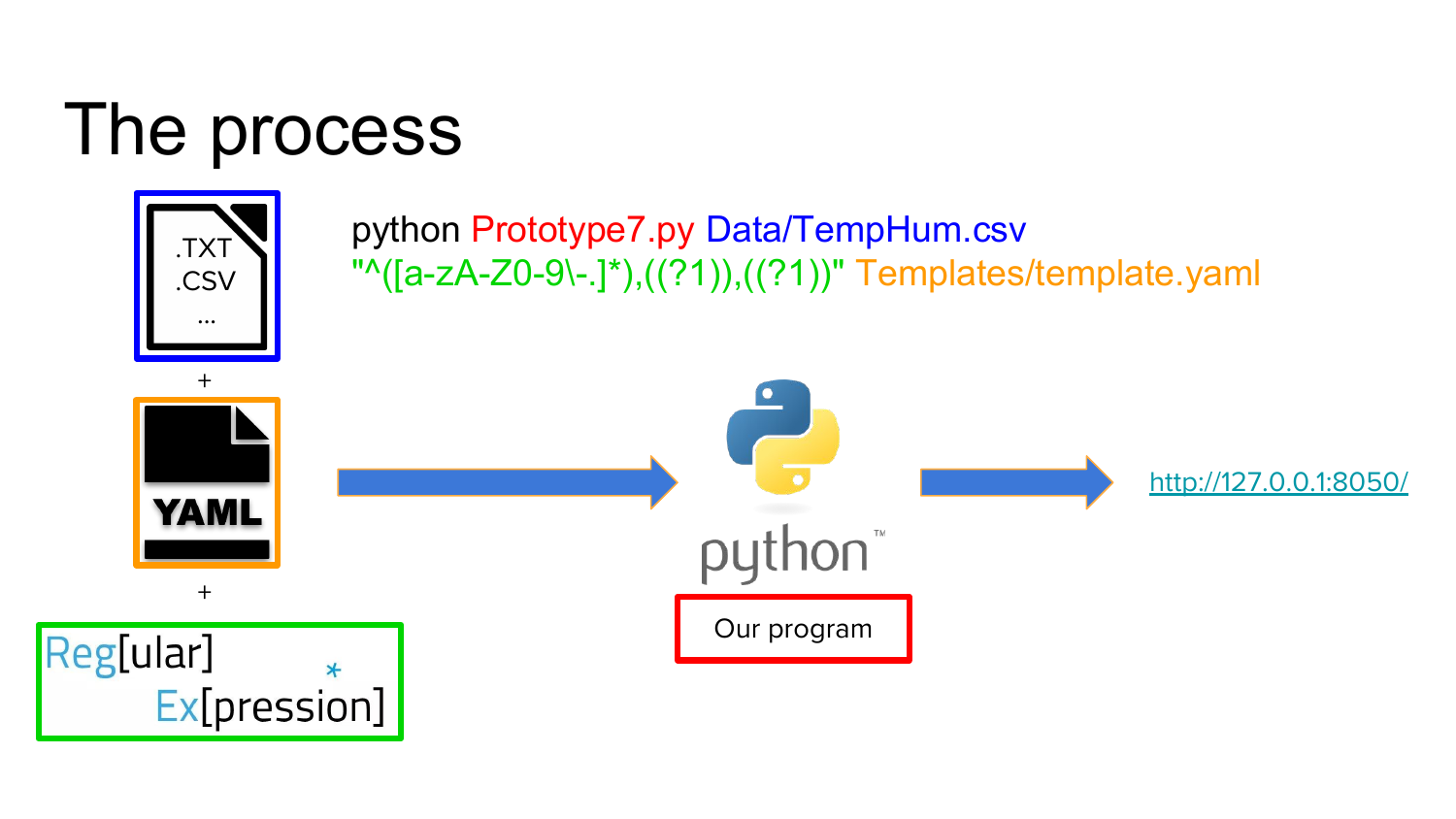# Sequence diagram

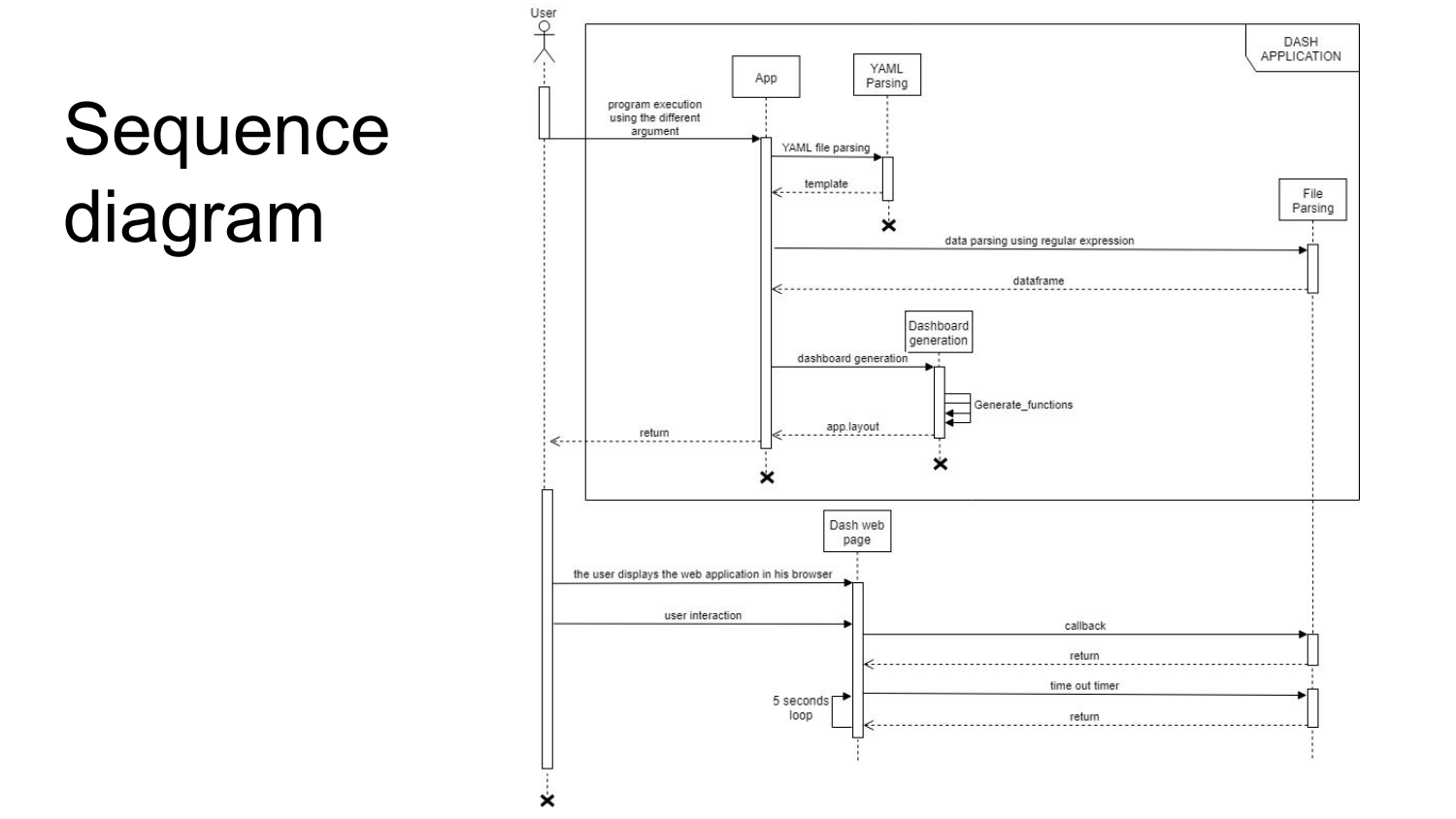## Plotly Dash : CallBacks

```
@app.callback(
   Output(component_id='my-div', component_property='children'),
     [Input(component_id='my-id', component_property='value')]
)
def update(input_value):
     return 'You\'ve entered "{}"'.format(input_value)
```
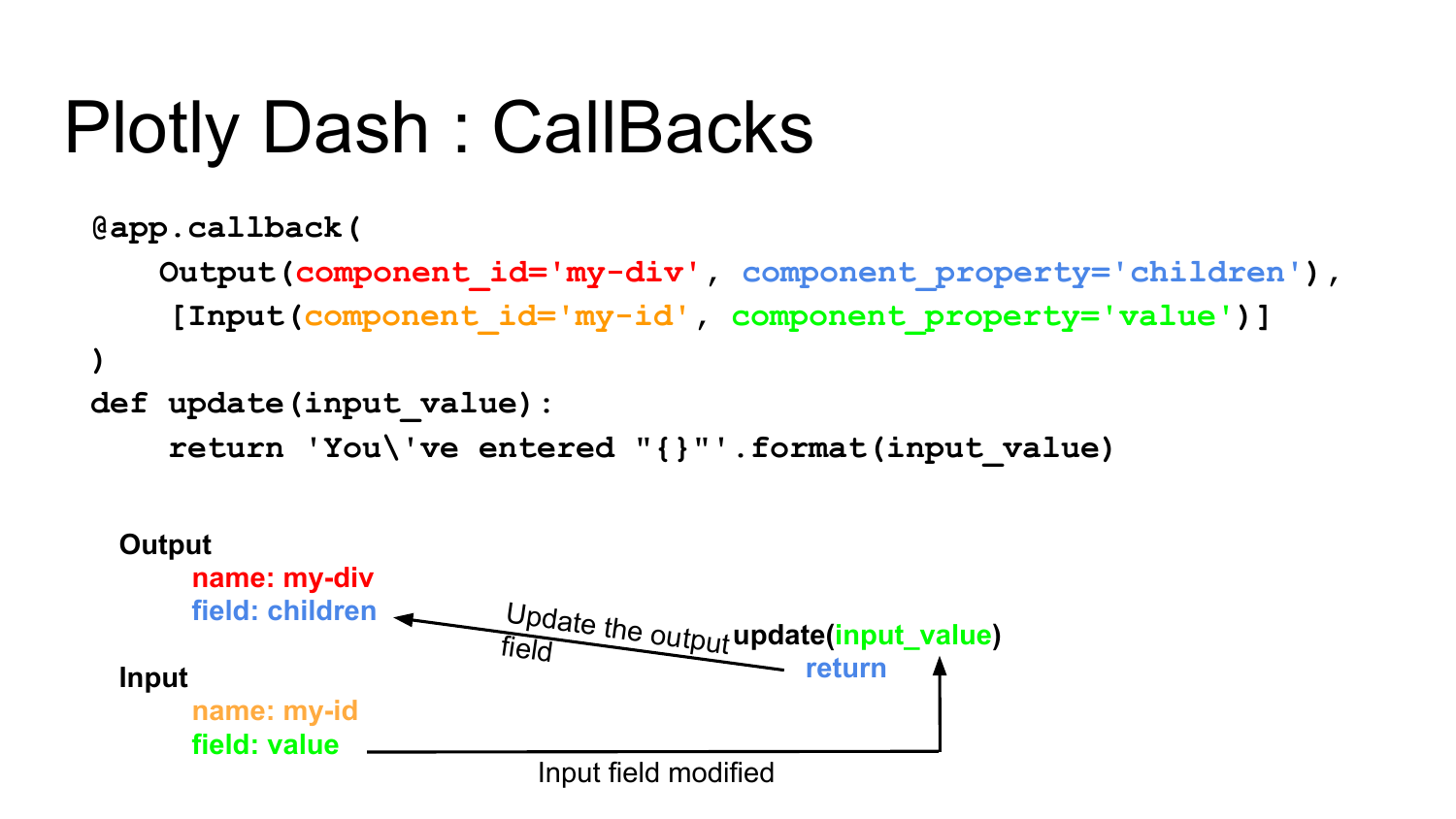#### The YAML template





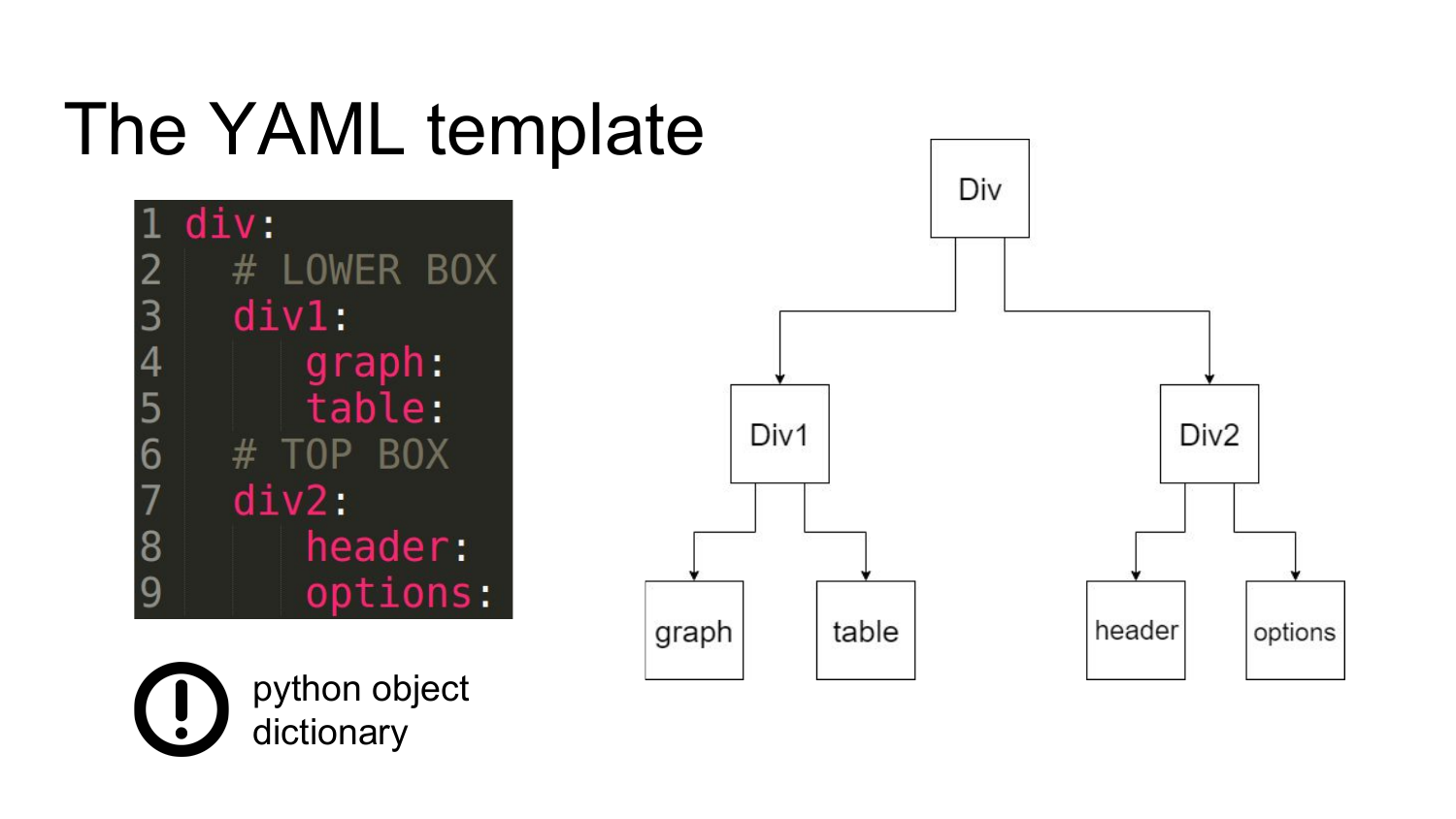#### Regular expressions



| Version                                     | Regular expression                                                                             | Result               |
|---------------------------------------------|------------------------------------------------------------------------------------------------|----------------------|
| First version : basic<br>regular expression | $^4$ [a-zA-Z0-9]                                                                               | x y z<br>159         |
| Second version:<br>groups                   | $\frac{\sqrt{24}}{24}$ - Z0-9]* $\sqrt{24}$ - ZA-Z0-9]* $\sqrt{24}$<br>$A-Z0-9$ <sup>*</sup> ) | X <sub>Z</sub><br>19 |
| Third version:<br>recursivity               | $\binom{1}{(a-zA-Z0-9)^*}\s(?1)\s(('?)')$                                                      | X <sub>Z</sub><br>19 |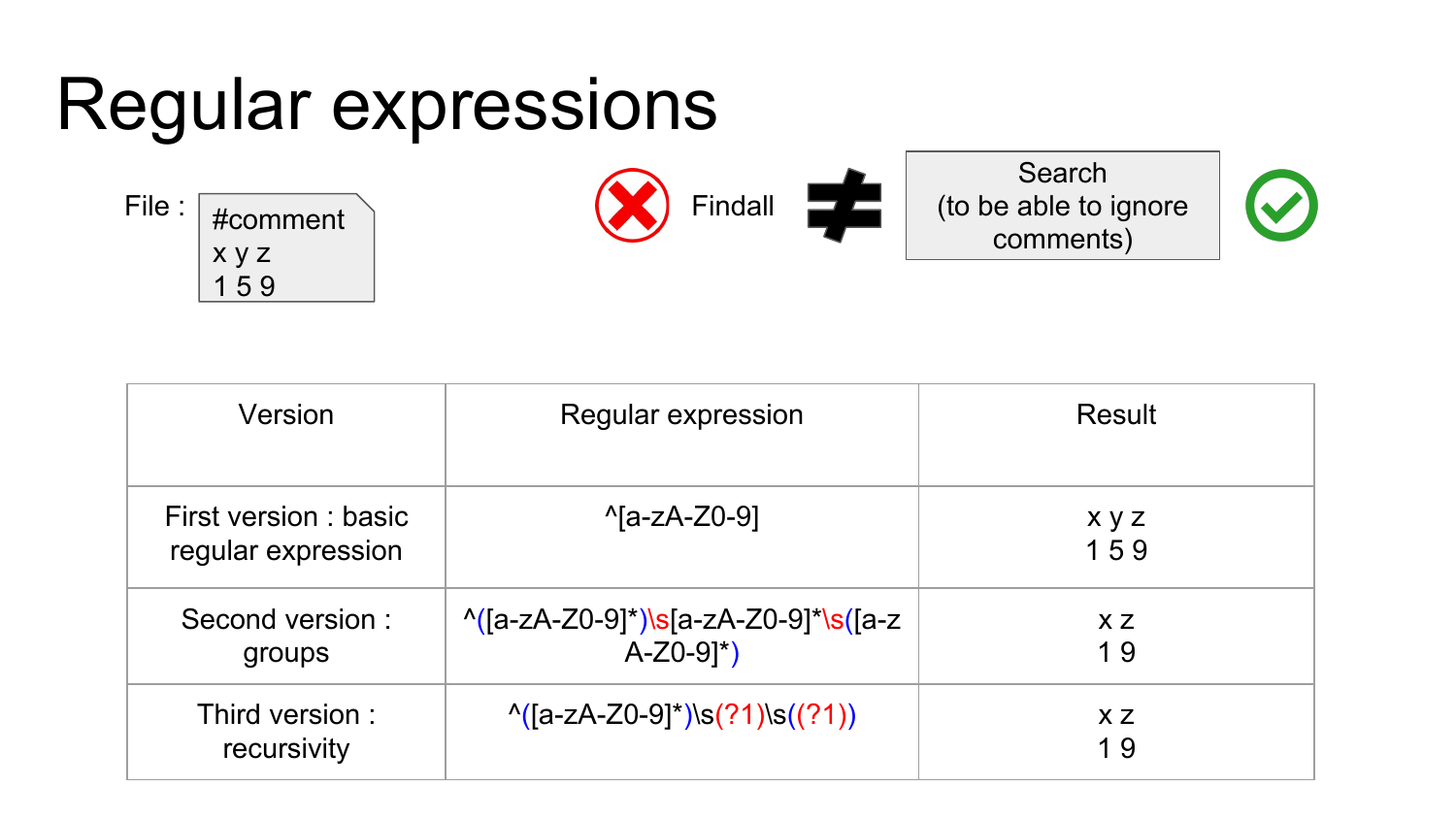### Real time display





Timer triggered every





Values updated

5 seconds The browser doesn't have to be refreshed manually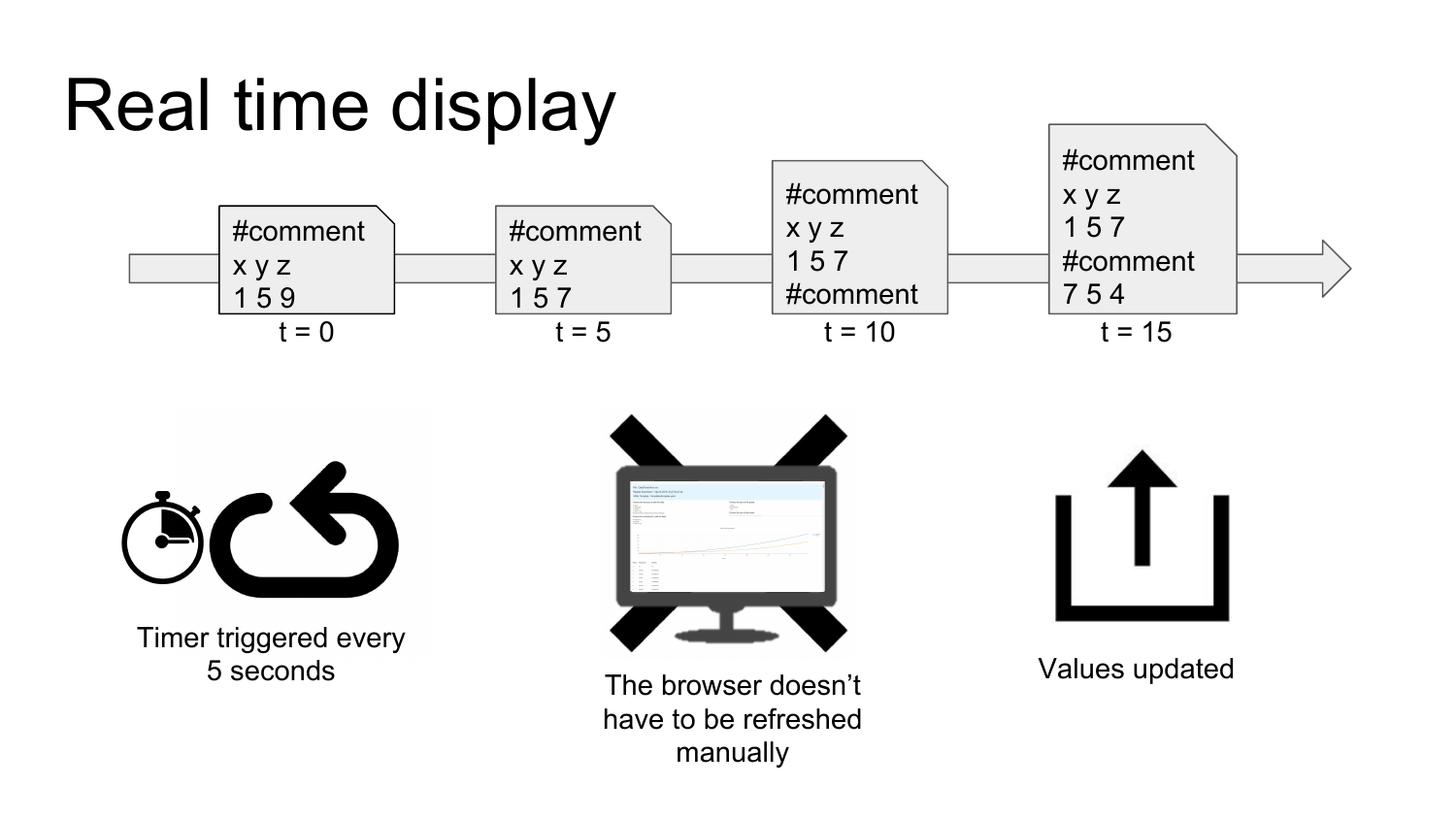# Future improvements

- Embedding Dash apps inside a Flask app
- Creating a cache to store already uploaded YAML templates
- Enhancing real time display



```
from dashboard app import *
from cache import *
server = flask.Flask( name )
data input = html.H1(id = 'user', children = ''')dash appl = Dash( name , server = server, url base pathname = '/dashboard/')
dash appl.layout = html.Div(id = 'father')
 server.route('/')
 server.route('/help')
def render help():
    # DISPLAY AN INTRODUCTION / HELP PAGE
 Server.route('/dashboard', methods=['GET', 'POST'])
def render dashboard():
    global server, dash app1, data input
    data = request.format('data')data_input = html.H1(id = 'user', children = data)
    # UPDATE THE DASHBOARD APP
    return dash appl
 Server.route('/realtimedashboard', methods=['GET','POST'])
def render realtimedash():
    # UPDATE THE REAL TIME DASHBOARD APP
    return dash app2
 server.route('/templates')
def render cachedtemp():
    # DISPLAY THE CACHED TEMPLATES
app = DispatcherMiddeware(server, {'/dash1': dash_app1.server,
    '/dash2': dash app2.server,
\mathcal{H}run simple('0.0.0.0', 5000, app, use reloader=True, use debugger=True)
```